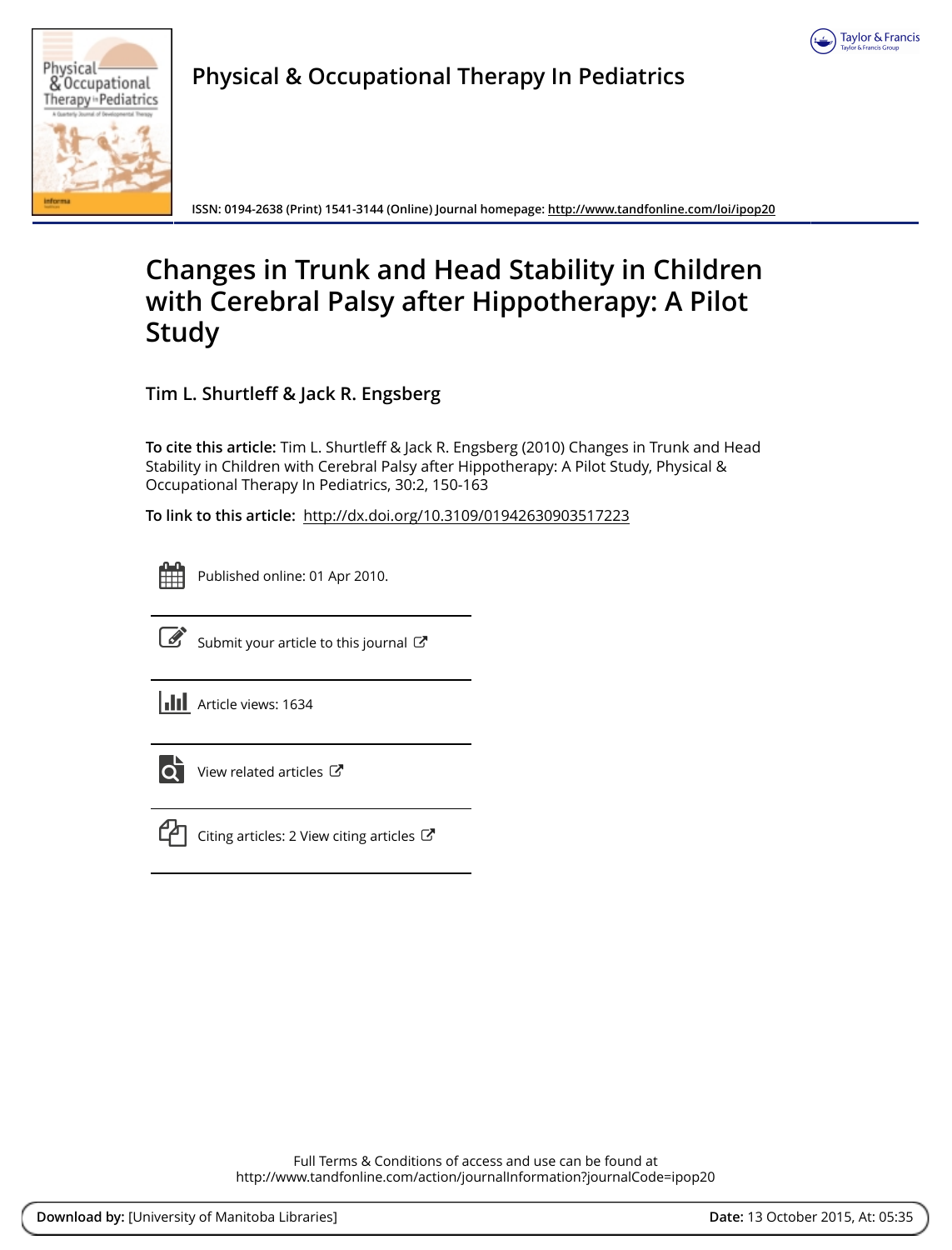# Changes in Trunk and Head Stability in Children with Cerebral Palsy after Hippotherapy: A Pilot Study

Tim L. Shurtleff Jack R. Engsberg

**ABSTRACT.** Hippotherapy (HPOT) is a therapy that uses horse movement. This pilot investigation objectively evaluated the efficacy of HPOT in improving head/trunk stability in children with cerebral palsy (CP). The participants were six children with spastic diplegia and six children without disability. Head and trunk stability was challenged by using a motorized barrel and measured by a video motion capture system before and after a 12-week intervention of 45 min of HPOT a week. The variables measured were anterior–posterior (AP) translation of the head, and spine at five points and average AP head angles. At pre-testing, children with CP demonstrated significant differences in AP translation and AP head rotation compared with children without disability. Following HPOT, children with CP demonstrated significant reductions in head rotation and AP translation at C7, eye, and vertex. At post-testing, translation at C7 did not differ significantly between children with CP and children without disability. After HPOT intervention, children with CP reduced their AP head rotation and translation, suggesting that they had increased stability of the head and trunk in response to perturbations at the pelvis. The findings suggest that HPOT might improve head and trunk stability in children with CP.

This study was a partial requirement for the Doctor of Occupational Therapy at Washington University School of Medicine (WUSM) for T.L. Shurtleff. Carolyn Baum, PhD, Chair, Program in Occupational Therapy, Washington University School of Medicine sponsored the project. John Standeven, PhD, Connie Trout, PTA, and Mary Uhrich in the Human Performance Laboratory of WUSM and Dwayne Maxam, PT, at Saint Louis University's Motion Analysis Laboratory provided laboratory support. The American Hippotherapy Association provided a grant for the project. Therapeutic Horsemanship of Wentzville, MO, and Ride-on St. Louis of Kimmswick, MO, donated hippotherapy services to the children with cerebral palsy.

> Physical & Occupational Therapy in Pediatrics, Vol. 30(2), 2010 Available online at http://informahealthcare.com/potp <sup>C</sup> 2010 by Informa Healthcare USA, Inc. All rights reserved. doi: 10.3109/01942630903517223

Tim L. Shurtleff, OTD, OTR/L is an Instructor, Program in Occupational Therapy, Washington University School of Medicine and Research Scientist in the Human Performance Laboratory. He is an occupational therapist at Therapeutic Horsemanship in Wentzville, MO.

Jack R. Engsberg, PhD, is an Associate Professor, Program in Occupational Therapy, Washington University School of Medicine. He is Laboratory Director of the Human Performance Laboratory.

Address correspondence to: Tim L. Shurtleff, OTD, OTR/L, Human Performance Laboratory, Program in Occupational Therapy, Washington University School of Medicine, 4444 Forest Park Ave., St. Louis, MO 63110 (e-mail: tshurtleff@wustl.edu).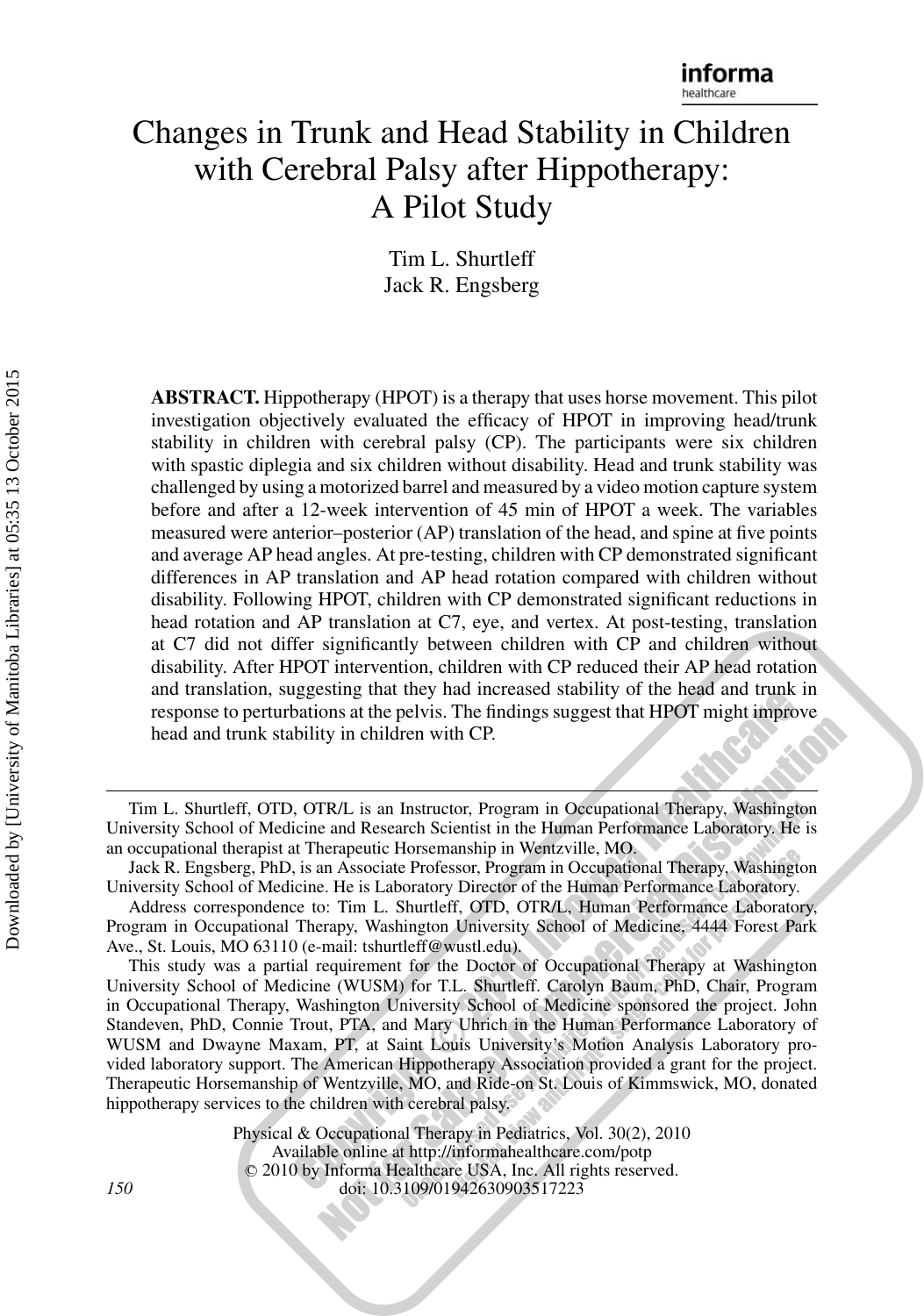**KEYWORDS.** Cerebral palsy, children, hippotherapy, motion analysis, postural control, trunk stability

"Hippos" is the Greek word for horse. Hippotherapy (HPOT) is a physical, occupational, and speech–language therapy treatment strategy that utilizes equine movement as part of an integrated intervention program to achieve functional outcomes. The therapist uses the horse and its movement to challenge balance, posture, and strength and to integrate sensory input (vestibular, tactile, visual, and proprioception) with a motor response, stabilizing the trunk and head. Components of a HPOT session are designed to accomplish specific therapeutic goals based upon pre-intervention assessments (Benjamin, 2000).

HPOT involves a series of activities based upon the movement of the horse and the position and movement of the rider while mounted. The client sits on the horse in various positions including forward astride (typical horse riding position), side sit, and astride facing rearward. The mounted client may also perform a quadruped position, kneel, stand, or variations of these positions depending on their capability and goals. Each position change or school figure targets sensorimotor integration differently.

The rationale for HPOT is based on principles of motor learning and control, specifically the intense practice experience of learning to respond to a rhythmically moving horse (Benjamin, 2000; Casady & Nichols-Larsen, 2004; Sterba, Rogers, France, & Vokes, 2002). Riding a horse represents massed practice of trunk postural control and righting reactions under variable conditions. Horses average 55 strides per minute in a medium walk. Each stride cycle includes a left and right hind leg pushing the rider's pelvis forward with some vertical and horizontal translation and with rotation on each of three axes in a rhythmic pattern. (Clayton, 2002). When mounted for 30–45 min, a rider experiences 3000–5000 repetitions of a trunk challenge and recovery exercise. HPOT is further characterized by changes in speed and direction (weave cones or do circles), speed and gait changes (e.g., from walk to trot or half-halt), and challenging terrain. Position changes further vary the effect of the inherent rhythm of the AP thrust of each stride on different motor units of the head and trunk.

Recent studies support the effectiveness of HPOT. Casady & Nichols-Larsen (2004) used a pre-intervention baseline design  $(n = 10)$  and showed significant improvements in gross motor and functional performance after HPOT using the GMFM (gross motor function measure) and the PEDI (pediatric evaluation of disability inventory). In a double baseline design, energy expenditure was shown to decrease significantly while walking efficiency increased ( $p < .05$ ) after HPOT ( $n = 5$ ) by using GMFM and the EEI (energy expenditure index) after 8 weeks of twice weekly HPOT (McGibbon, Andrade, Widener, & Cintas, 1998). Children with CP  $(n = 15)$  have also demonstrated significant (*p* = .05) improvements in muscle symmetry using electromyography (Benda, McGibbon, & Grant, 2003). Therapeutic riding (TR) is adapted sport riding for people with disabilities and does not have the one-on-one therapist to client relationship; however, children with disabilities in TR sessions still experience horse movement. Winchester  $(n = 7)$  found significantly improved GMFM scores  $(p = .01)$  after 7 weeks of TR, which persisted after riding ceased and showed a trend of improved average gait speed (Winchester, Kendall, Peters, Sears, & Winkley, 2002). Sterba (*n* = 17) showed improvements on dimension E (walking, running, and jumping) of the GMFM, which persisted 6 weeks after TR ceased, but the total GMFM score returned to pre-intervention levels (Sterba, Rogers, France, & Vokes, 2002). No randomized controlled trials of HPOT are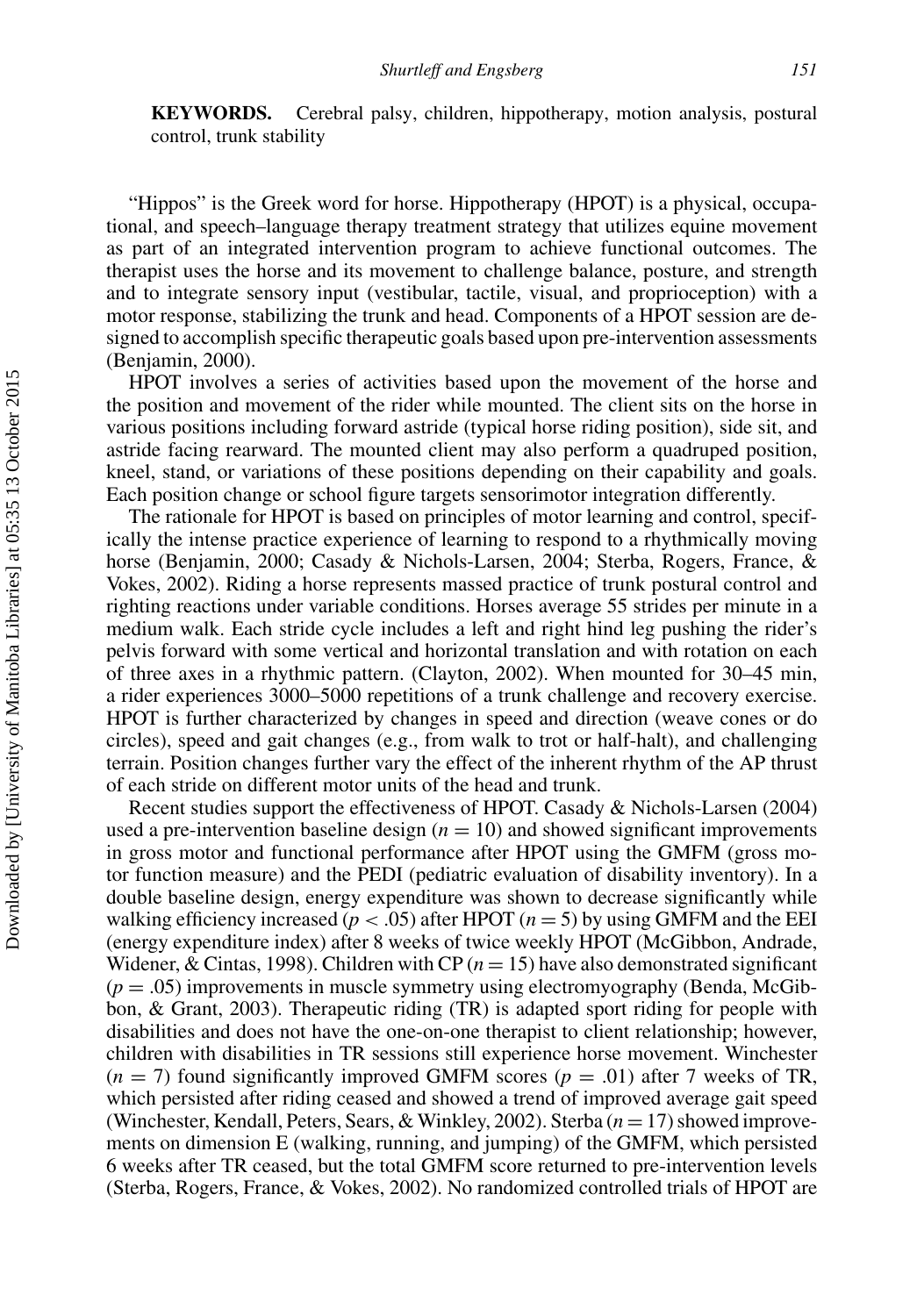reported in the medical literature. One RCT of TR is reported by using three dimensions of the GMFM, but results were inconclusive (MacKinnon, Noh, Lariviere, MacPhail, Allan, & Laliberte, 1995).

Three investigations have addressed the effects of HPOT or TR specifically on trunk stability of children with CP. Bertoti developed a 3-point scale (posture assessment scale) to assess the effect of TR on five body areas: (1) head and neck, (2) shoulder and scapula, (3) trunk, (4) spine, and (5) pelvis using clinical observation and reported significant improvements in trunk control and voluntary strength of the abdominal, trunk extensor, hip extensor, and shoulder musculature after HPOT. She also noted significant improvements in sitting balance, including the ability to right the trunk in all directions after displacement following 10 weeks of biweekly 1 hour TR sessions (Bertoti, 1988). Haehl used kinematic measures to compare movement of two children who were experienced riders without disabilities with two children with CP. She used three markers on each of the rider's and horse's spines with a video motion capture (VMC) system to record movement data. She measured improvement in upper and lower trunk coordination of biphasic movement patterns while mounted in response to horse movement in the sagittal plane. After 12 weeks of HPOT, these movement patterns became closer to those of children without disabilities. However, small sample size precluded use of statistical comparisons (Haehl, Giuliani, & Lewis, 1999). MacPhail and colleagues also used VMC to measure postural responses to horse movement in the coronal plane of six riders without disabilities and six with CP in a single riding session. Significant differences in postural responses and movement patterns (*p <* .01) were found between riders with no disabilities, those with diplegic CP, and those with quadriplegic CP. The authors concluded that kinematic VMC measurements might be a sensitive measure of change in children with CP receiving HPOT (MacPhail, Edwards, Golding, Miller, Mosier, & Zwiers, 1998). None of these studies objectively quantified changes in both head and trunk stability following a HPOT intervention. The purpose of this investigation was to conduct a pilot study to quantify the effect of a HPOT intervention on head and trunk control in the sagittal plane.

# *METHODS*

#### *Participants*

The participants were a sample of convenience of six children with CP who had never ridden horses regularly. Inclusion criteria included the diagnosis of CP, 6–17 years of age, and the participants should be able to sit upright unaided on a static surface, able to follow directions, and able to abduct hips to sit astride a horse and the testing device. They also had to be available for up to 16 weeks for 12 weekly HPOT sessions and two testing sessions within two weeks before and after the HPOT treatments. Excluded were children who previously had riding lessons (including therapeutic riding), HPOT experience, or any regular nonlesson horse riding experience. Children who might have taken one or two brief "pony rides" (e.g., at a fair or on a visit to a farm) were not excluded as we feared that would eliminate most children. Exclusion factors included neuromuscular impairments other than spastic CP (e.g., athetosis, ataxia, or apraxia); cognitive, attentional, sensory, or psychosocial diagnoses (e.g., autism, attention deficit hyperactivity disorder, mental retardation, pervasive developmental delay); inability to follow directions during pre-study assessment; uncorrected visual impairments; and (six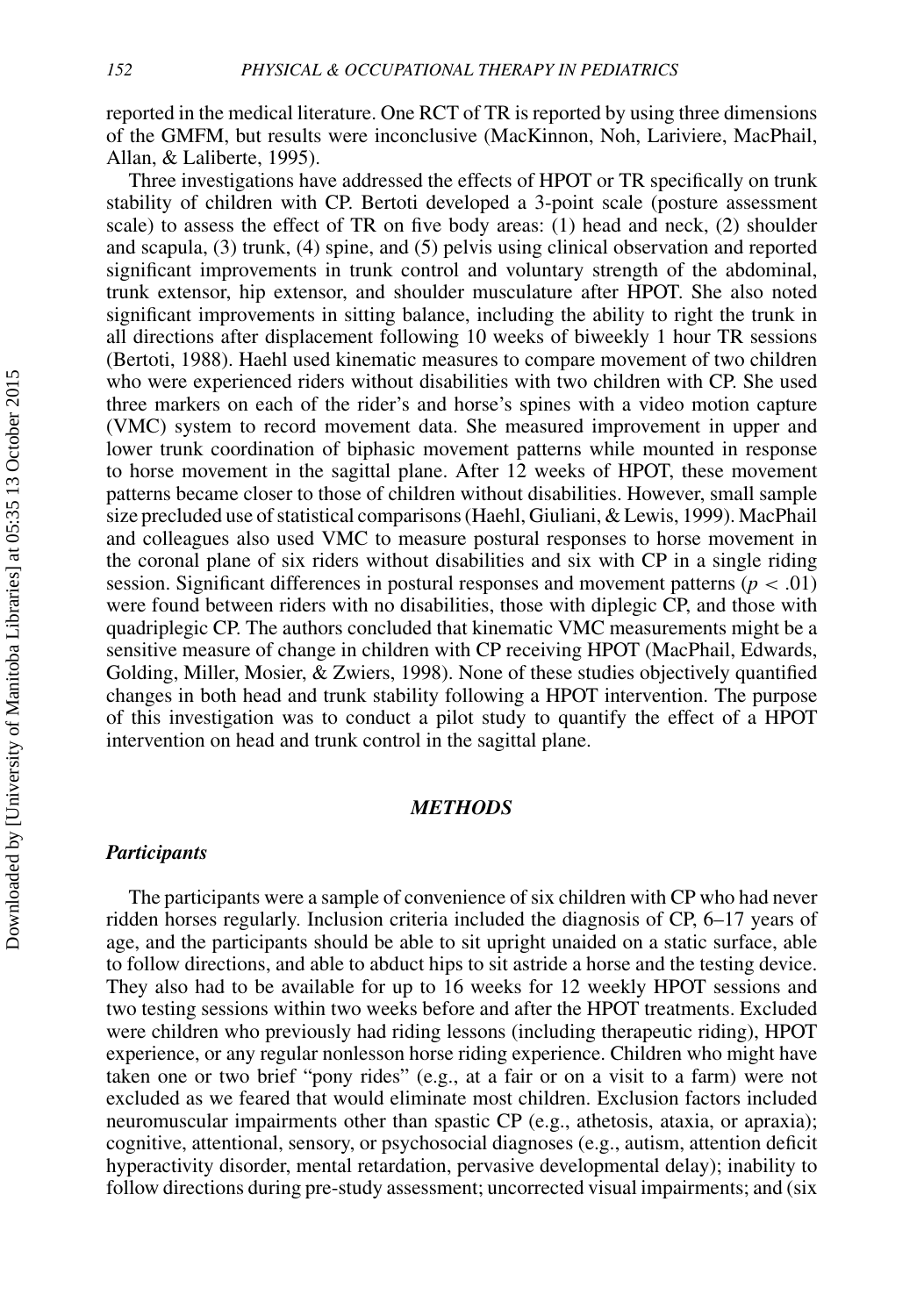months) recent use of antispasmodic medication, surgery (one year), or other ongoing medical interventions to modify effects of CP. Each child's physician gave approval for participation to ride horses and to participate in the study. To further ensure safety, each participant was screened by a physical therapist or occupational therapist, registered as a therapist with the North American Riding for the Handicapped Association (NARHA) for precautions and contraindications for therapeutic riding (NARHA, 2006).

The six children varied from 5 to 17 years of age and included four boys and two girls. Their gross motor function levels spanned I–IV of the gross motor function classification system (GMFCS) levels, a 5-level classification system for children with CP in which level I is least impaired and level V is most impaired (Palisano, Hanna, Rosenbaum, Russell, Walter, & Wood, 2000). A convenience sample of six people (without disability) ranging in age from 7 to 56 years, including two males and four females), were tested once to provide a normative baseline to determine if changes were occurring in a typical direction. Without disability group received no HPOT intervention. The study was approved by the IRB's of Washington University School of Medicine and Saint Louis University. All participants (with CP and without disability) and/or parents signed an approved assent or consent form.

#### *Intervention*

Prior to the intervention, an OT/PT evaluation was conducted in which specific impairments were assessed and a treatment plan was developed to meet the unique needs of each child. No attempt was made to tightly specify the activities within the HPOT sessions except to stipulate that treatment happened on a moving horse. Horses were selected for size and movement to challenge but not to overwhelm participants. The common denominator between all of the treatment plans was the time mounted on a moving horse in walk and/or trot.

The HPOT sessions were conducted at two therapeutic riding/hippotherapy centers in the greater St. Louis, Missouri area. Each was a premier accredited center with NARHA. Each treatment session was directed by licensed occupational therapists, physical therapists, or occupational therapist assistants who were experienced with HPOT and registered as therapists with NARHA. Therapy sessions lasted 45 min weekly for 12 weeks. During the session the children performed various positions, e.g., forward astride, side sit, tall kneel, reverse astride, quadruped, including transitions between positions often while moving. HPOT is not a riding lesson and the participant did not control the horse. Horses were led or driven by an experienced leader. Therapists and side walkers ensured safety. They also assisted and coached the child in positions and functional activities while mounted. Upper extremity activities, cognitive games and exercises during the session enabled the HPOT client to integrate intentional functional tasks with rhythmic movement. Subjects were often asked to ride without holding on with the hands. They reached into all planes to grasp and place objects on the horse or hand them back and forth with therapists or side walkers or place them on stationary objects. They played ball (catch and throw) while moving on the horse. A variety of school figures, which include riding in straight lines, large and small circles, figure eights, weaving around cones, etc., might also be performed. The session might include speed changes, transitions between gaits (walk and trot), stops, starts, and half-halts. Varied terrain was sometimes used to further challenge balance and stability.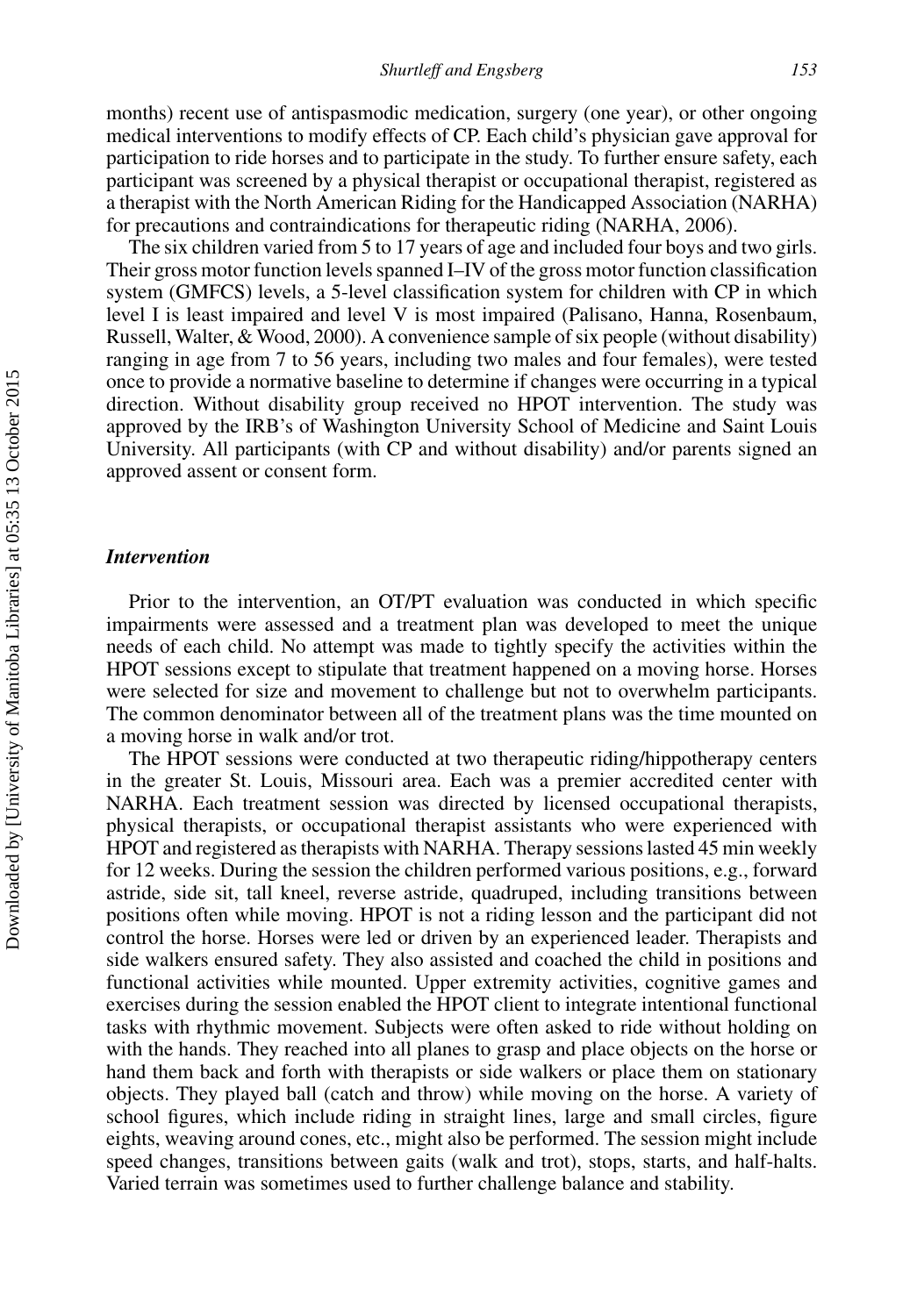FIGURE 1. Child sitting astride testing barrel with surface markers over anatomical landmarks, safety spotters sitting below.



# *Outcome Measure*

Video motion capture (VMC) has become a widely accepted tool to assess gait and movement of children with CP. It is often used before and after surgeries like selective dorsal rhisotomy, heel cord lengthenings, or spinal fusion for scoliosis to objectively determine how the intervention affected functional movement patterns (Engsberg, Lenke, Uhrich, Ross, & Bridwell, 2003; Engsberg, Ross, Collins, & Park, 2006). We used VMC to measure changes in trunk/head movement patterns after HPOT treatment. A motorized barrel was designed and built by the researchers for perturbation of the trunk and head of participants (Figure 1). The barrel had one translational degree of freedom with amplitude of 16 cm, reciprocated on wheels in an internal steel track and was powered by a variable speed 0.25-HP DC gearmotor. The fastest collection speed used in this investigation was 1 HZ. The barrel was a 68-L (18 gal) plastic drum padded with 2.5 cm (1 in.) thick, dense neoprene foam and was covered with a wool blanket (17 in. finished diameter). Strips of velcro were spaced around the circumference of the barrel. Stiff foam blocks affixed to the velcro stabilized the pelvis for positioning and safety. Spotters sat low and on each side of the barrel during each test to ensure participant safety (Figure 1) and to avoid blocking cameras, much like a side walker during a typical HPOT session. The barrel was not a "horse simulator" but simply provided a challenge perturbation to which the child could respond.

The motorized testing barrel was developed for two reasons. First, to deal with the logistics and difficulty associated with setting up equipment to collect kinematic data of multiple participants at two riding arenas at several points in time. Second, to establish a reliable and consistent method for collecting data by using a precisely replicable testing movement. Kinematics of a horse's gait vary even from stride to stride (Clayton, 2002). It is also difficult to replicate a horse's rhythm from session to session. Hence, expecting a horse to duplicate a testing movement after 12 weeks of intervention seemed very problematic. The motorized mechanical barrel challenges the participant with exactly the same testing motion at each session.

A six-camera VMC system (Eva RealTime V. 4,3,32, Motion Analysis Corp. 2004) captured 3D surface marker position during two 15-s trials at 60 Hz. with the barrel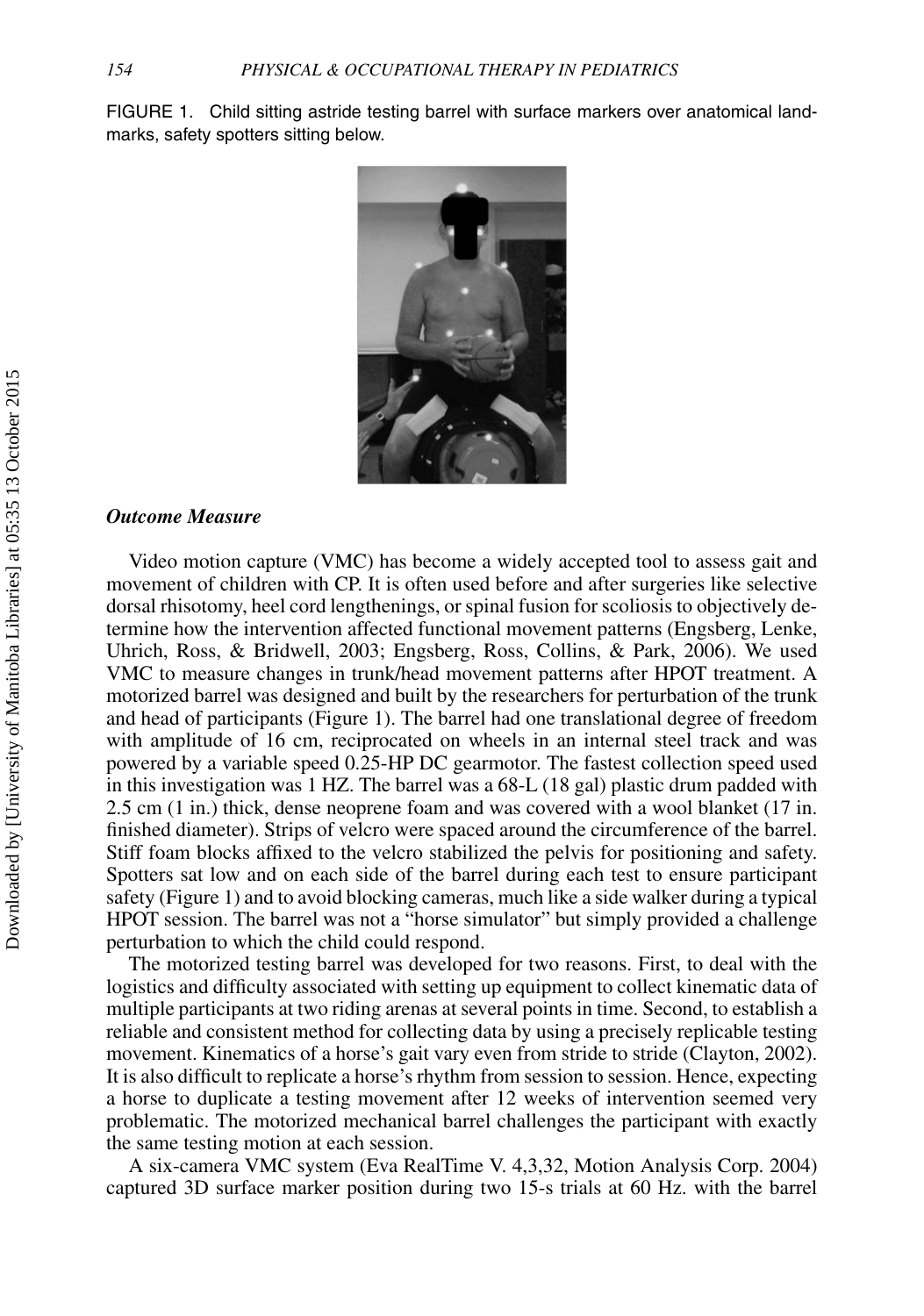

FIGURE 2. Three-dimensional "Tinkertoy" figure created in visual motion capture software using reflective surface markers on anatomical landmarks.

reciprocating at a speed of 1 Hz. Twenty-one reflective surface markers (9 mm) were placed on the head and trunk of each participant using a marker set adapted from prior work involving trunk flexibility and movement patterns of children with scoliosis (Engsberg, Lenke, Reitenbach, Hollander, Bridwell, & Blanke, 2002). Three markers established a "barrel" frame of reference. The VMC system can record marker position in 3D space to an accuracy of 0.5 mm. Position measurements of multiple markers over a time series allow very precise tracking of movement. A color-coded "Tinkertoy" image was created in the software and could be rotated and observed in motion from any angle through the time series (Figure 2). Movement data were collected within 2 weeks prior to the HPOT intervention and within 2 weeks after completing the intervention.

#### *Testing Reliability*

Raw data are captured by high speed digital video cameras, processed and integrated within a computer system which captures position of each marker in 3D space to a precision of 0.5 mm, at a speed of up to 500 frames per second. However, for this study 60 frames per second was sufficient to capture usable and accurate data. Thus, human judgment was not required for data capture, and therefore, there was no issue related to rater judgment or accuracy of recording. We have previously published intratester reliability for marker placement at  $r = 0.957$  and  $r = 0.996$  with intertester reliability at  $r = 0.953$ (Engsberg, Lenke, Reitenbach, Hollander, Bridwell, & Blanke, 2002). For each test, two movement trials were captured several minutes apart for both with CP and without disability participants. Test–retest reliability was calculated by using the split half reliability analysis function of SPSS (version 15) yielding a test–retest reliability of  $r =$ 0.928.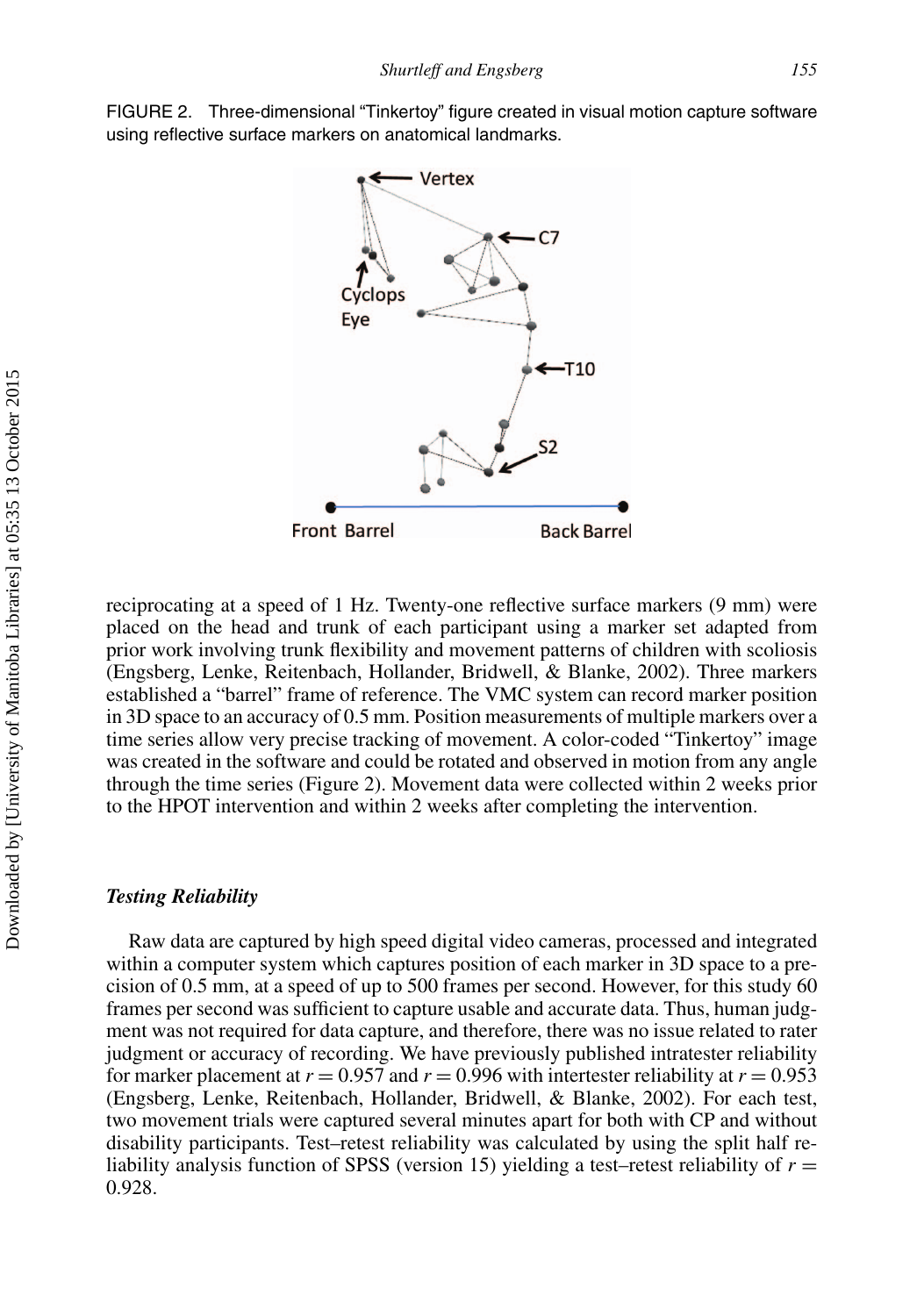#### *Testing Protocol*

During data collection the children were asked to sit up and look forward to a target or toward a parent while holding a small soft toy in both hands in front of their abdomen. This reduced the tendency to reach down for stability and kept their arms from blocking the view of the cameras to lower markers. It also kept the head in a relatively neutral position during the testing and reduced erratic movements of the head such as looking around the room. The same testing protocol was used with the without disability participants who received no second test and received no intervention.

#### *Data Processing*

Surface marker data were tracked and edited to produce three-dimensional coordinates as a function of a movement cycle (Figure 2). Only the last half (7.5 s or 7–8 movement cycles) of each 15-s trial was used in this analysis, after the barrel had reached a constant reciprocating speed of 1 HZ. Two sets of sagittal plane variables were determined from the tracked data: (1) absolute head angle and (2) AP translation of five spine and head markers.

The head angle was calculated between the vertex to C7 line segment and the line segment between front and back barrel markers. Range of motion (ROM) (e.g., difference between the highest and lowest angle) and the standard deviation of all  $(n = 450)$ angle observations for each trial very effectively describe movement variability (MV) over time. Since changes in the ability to control head movement are at the heart of this study, the ROM and SD, therefore, became key variables. A smaller ROM and SD after intervention indicated increased control of the head, while larger values would indicate decreased head control.

Markers at the vertex; Cyclops eye (virtual marker between the eyes); markers at C7, T10, S2; and one barrel marker were used to calculate average amplitude of horizontal translation in the sagittal plane relative to a laboratory coordinate system during each testing time series.

#### *Statistical Analysis*

Paired *t*-tests were used to compare ROM, SD, and translation variables before and after HPOT for the group with CP ( $p < .05$ ). The results of participants without disability were compared to the pre- and post HPOT results for the participants with CP using independent samples *t*-tests ( $p < .05$ ). SPSS, Version 12.0 (SPSS Inc.) was used to perform statistical tests after the raw 3D position, and angle data for all markers were exported from the VMC system and further analyzed by using Excel spreadsheets and graphics.

#### *RESULTS*

Angular excursion of the head at pre-test and post-test are illustrated for one of the participants with CP in Figures 3 and 4 and for a participant without disability in Figure 5. In the figures, the *X*-axis represents 16-cm movement cycle of the barrel. The *Y*-axis represents the head angle at each barrel position. For the child with CP, ROM was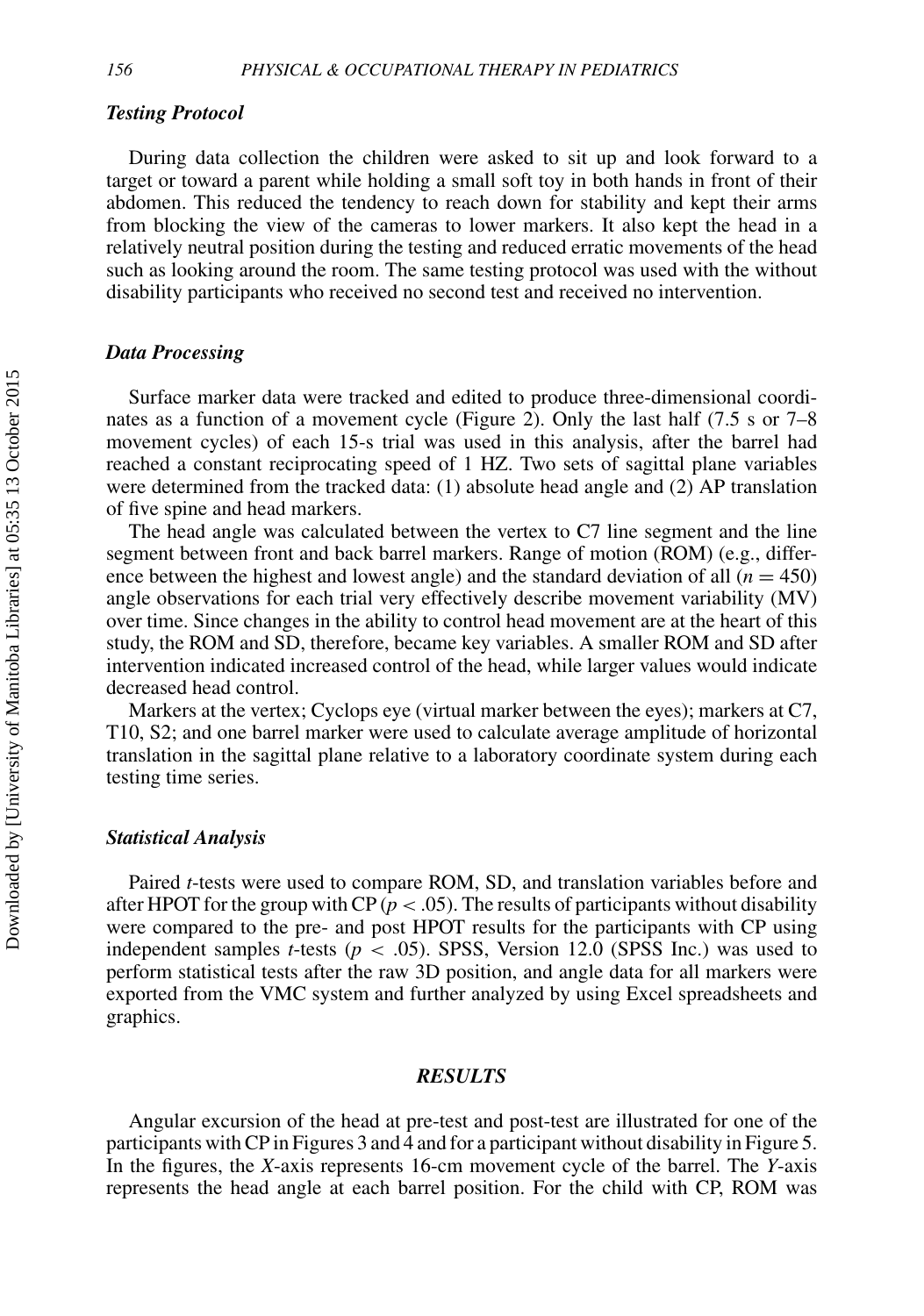#### FIGURE 3. Angular head excursion of a 7-year-old child with CP at pre-test.



**Head angle to Horse-Pre-Test** 

 $89°$  (SD = 18.7) at pre-test (Figure 3) and 38° (SD = 9.0) at post-test (Figure 4). As illustrated in Figure 5, the child without disability had less head excursion ( $ROM =$  $24^\circ$ ,  $SD = 5.6$ )

For the children with CP, there were a total of 450 measures of head excursion. Movement variability of angular excursion of the head (SD of measures) decreased from 18.8° at pre-test to 9.0° at post-test ( $p < .03$ ). Mean AP head rotation ROM differed significantly at pre-test (44<sup>°</sup>) and post-test (29<sup>°</sup>) (*p* < .05) (Table 1) and is consistent with the example illustrated in Figures 3 and 4. The mean ROM and SD of AP head rotation of the children with CP remained significantly different from children without disability after the intervention.

The average difference in translation between pre-test and post-test for children with CP is illustrated by a reduction in movement as the markers moved upward from the

FIGURE 4. Reduced angular head excursion of 7-year-old child with CP following hippotherapy.

## 100.0 90.0 Head to horse angle **Head to horse angle** 80.0 70.0 60.0 50.0 40.0 30.0 20.0 10.0  $0.0$ -10.0 -5.0 0.0 5.0 10.0

**Horse movement from midpoint**

**Head angle to Horse-Post-test**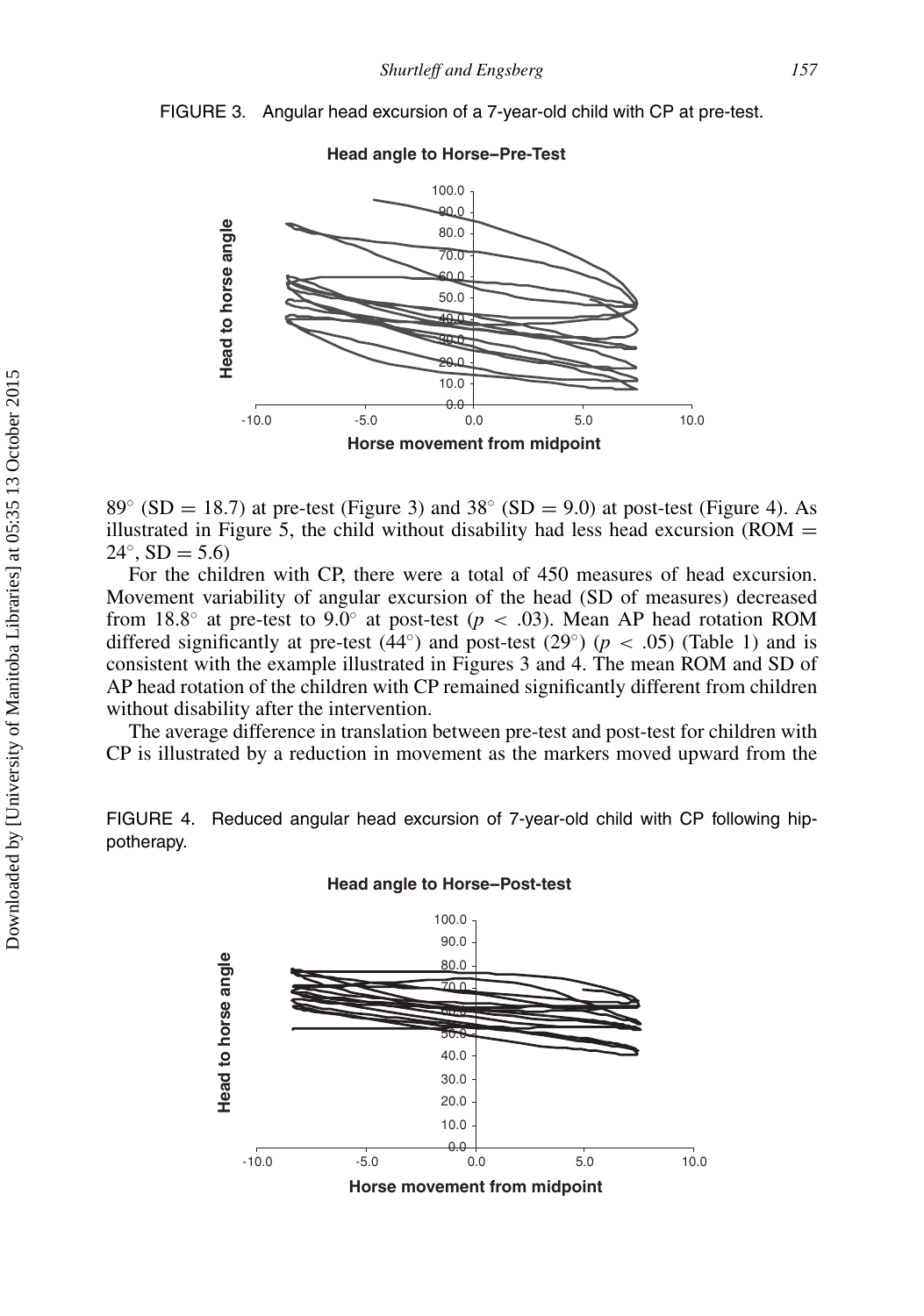FIGURE 5. Head angular excursion of an 8-year-old boy without disability (WD).



barrel and towards the head (compare Figures 6 and 7 for individual results and mean). At both pre- and post-test, translation at S2 was similar to the barrel, with less translation at T10 and C7. There are two key results. First, in the CP group after HPOT there was a significant reduction in translation amplitude at C7 ( $p = .02$ ), Cyclops eye ( $p = .03$ ), and the vertex  $(p = .005)$  (Figure 8). Second, translation at C7 between children with CP and children without disability was significantly different before  $(p = .01)$  but not after  $(p = .11)$  hippotherapy. Differences in translation at the eye and vertex between children with CP and children without disability were significant at pre-test and after hippotherapy ( $p < .05$ ).

TABLE 1. Changes in Head Angular Excursion (Maximum–Minimum Angle Over Time Series) and Average Movement Variability (Average SD of Head Angles) Pre- and Post-Hippotherapy for Children with CP ( $n = 6$ ) and Children without Disabilities ( $n = 6$ )

| Group                            | Angular excursion (max-min angle) |        |      | Movement variability (MV) of angles (SD<br>of 450 observations) |     |                 |
|----------------------------------|-----------------------------------|--------|------|-----------------------------------------------------------------|-----|-----------------|
| Children with CP<br>pre-test     | $44^{\circ}(25.6)$                |        |      | $10^{\circ}(5.1)$                                               |     | $^{\mathrm{+}}$ |
| Children with CP<br>post-test    | $29^{\circ}(16.2)$                | $\ast$ |      | $7^{\circ}(3.7)$                                                | $*$ | $^+$            |
| Children without<br>disabilities | $12^{\circ}(7.7)$                 | $\ast$ | $^+$ | $3^{\circ}(2.0)$                                                |     |                 |

\*Significantly different from pre-test ( $p \le .05$ ).

+Significantly different from children without disabilities ( $p \leq .05$ ).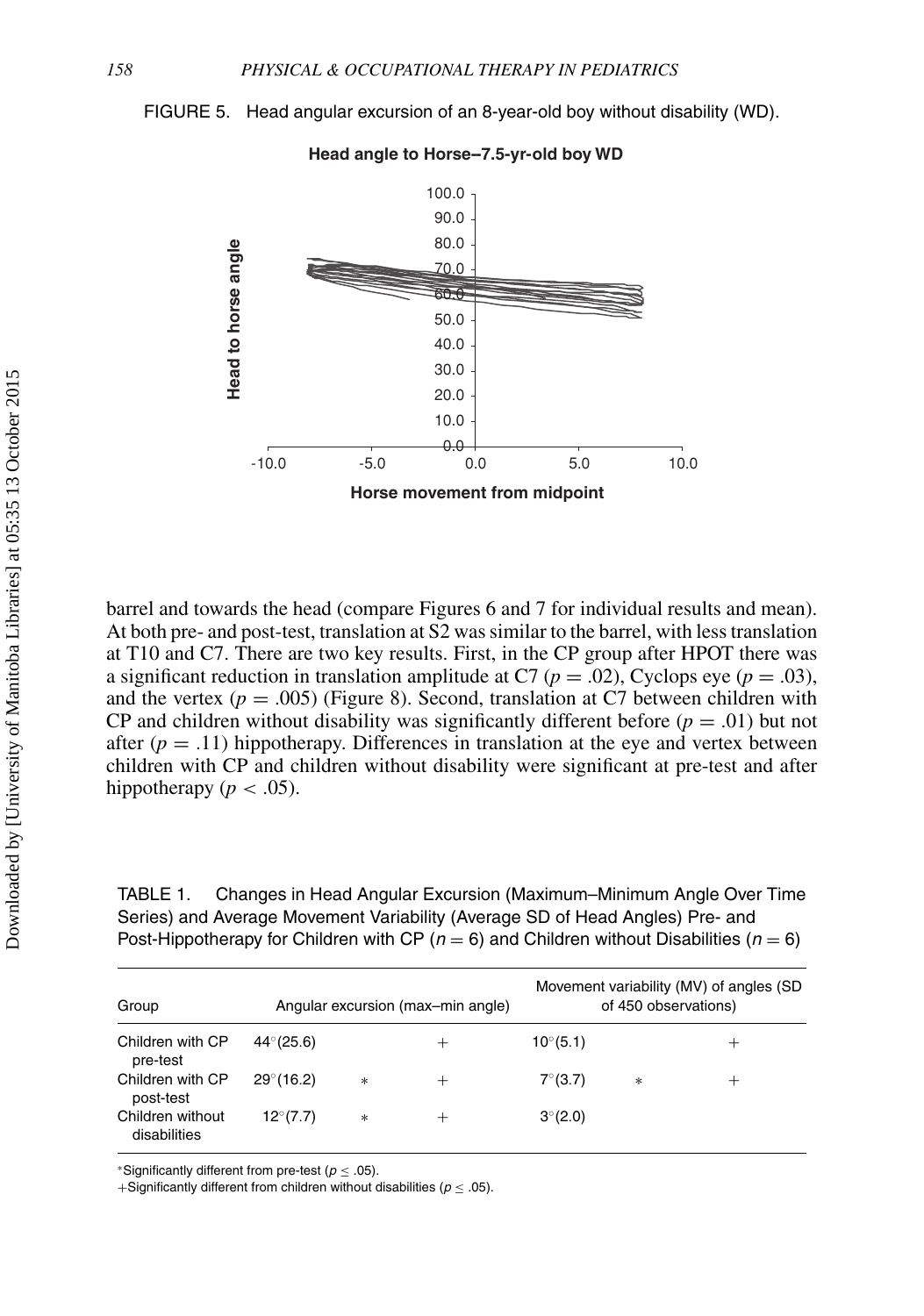

FIGURE 6. Individual and average anterior–posterior translation amplitude during barrel test for children with CP. Sex (M, F) and age are in the legend.

## *DISCUSSION*

The purpose of this investigation was to determine if changes in head and trunk control after 12 weeks of hippotherapy could be objectively quantified with a small pilot sample. The results indicate a significant reduction in movement variability among the children with CP. Reductions in translation and rotation indicate improvement in control of trunk and head movement in response to perturbation of the pelvis following hippotherapy. These changes support the notion that the improved trunk/head stability may be a result of motor learning gained as a consequence of learning to recover from

FIGURE 7. Individual and average anterior–posterior translation amplitude during barrel test of children with CP following hippotherapy. Sex (M, F) and age are in the legend.

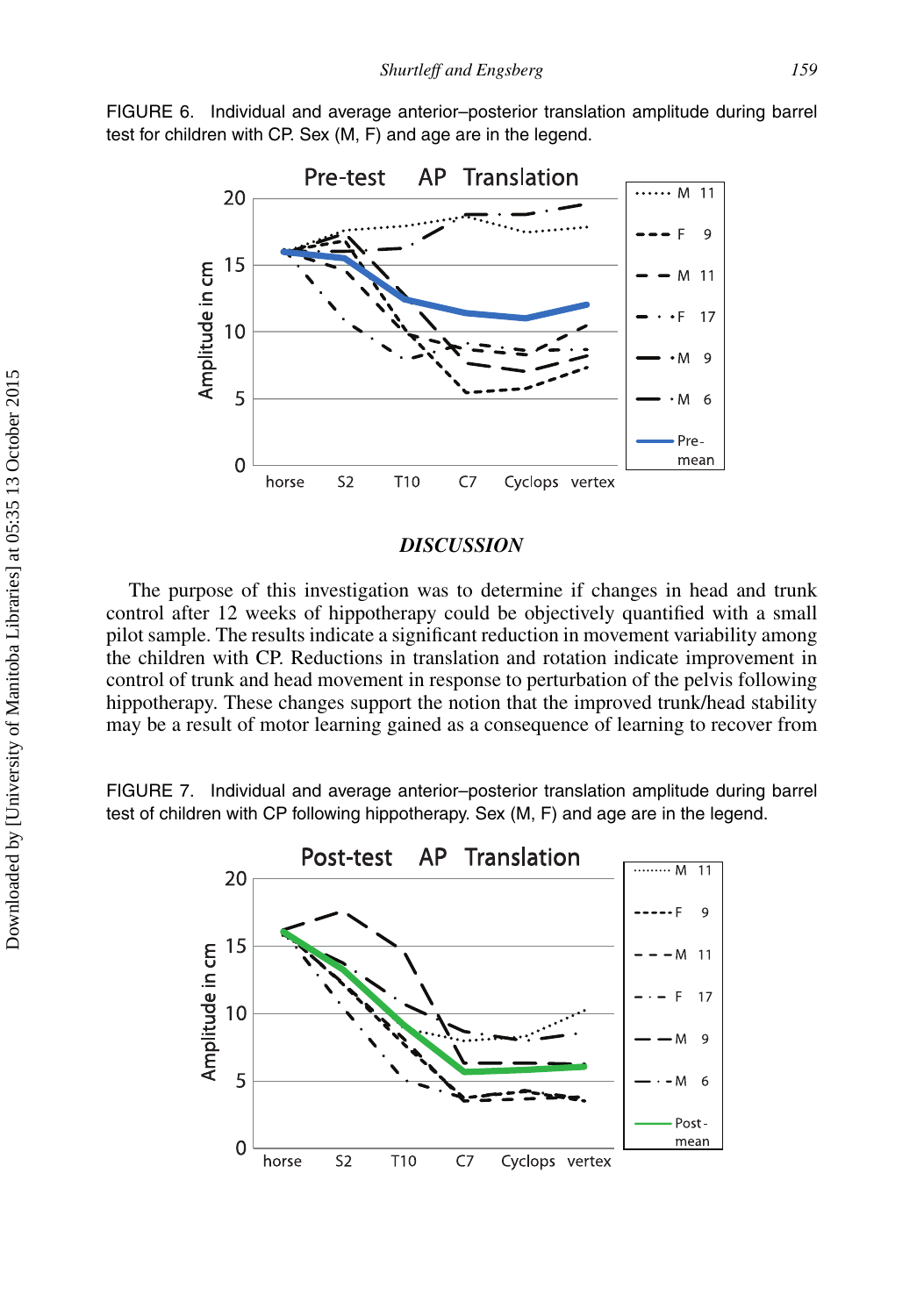FIGURE 8. Average anterior–posterior horizontal translation amplitude during barrel test for children with CP ( $n = 6$ ) pre- and post-hippotherapy and children without disabilities  $(n = 6)$ . Solid line represents mean AP amplitude at each trunk/head marker at pre-test. The dashed line is the mean AP amplitude after 12 weeks of HPOT. The dotted line represents the amplitude of the comparison group without disabilities (WD).



such a large number of repeated forward thrusts of the horse to the pelvis during 12 weeks of hippotherapy.

These results reinforce conclusions by Bertoti (1988) who found significant improvements in sitting balance, including the ability to right the trunk in all directions after HPOT. The results support MacPhail, Edwards, Golding, Miller, Mosier, & Zwiers's. (1998) finding that horseback riding facilitated equilibrium reactions for children with diplegic CP and support Haehl's (1999) conclusions that following hippotherapy children with CP move more like typical children and improve coordination of the trunk. Use of video motion capture and development of the mechanical barrel responded to MacPhail's recommendation that motion analysis might be an effective technology to measure change over time of children participating in hippotherapy.

The study was limited to a small heterogeneous convenience sample of children with CP, 7 to 17 years in GMFCS Levels I–IV. More children with CP who were more closely matched or stratified by gross motor function may have provided more consistent results or results which might be directed toward a differing effect of HPOT on varying ability levels. The 12 week long intervention is another limitation (amounting to only 6–8 hours on a moving horse). Many children who participate in HPOT continue for many more weeks and often participate for years. Some participate once per week, some participate more times per week. This offers many questions about effects of varying dosage. Future studies should investigate interventions of varying length (in minutes), varying interval between sessions (1, 2, or more per week), and total number of hippotherapy sessions over months or years.

The characteristics of the comparison group were also a limitation. Since the VMC measure using the motorized barrel to perturb the participant is new, we decided it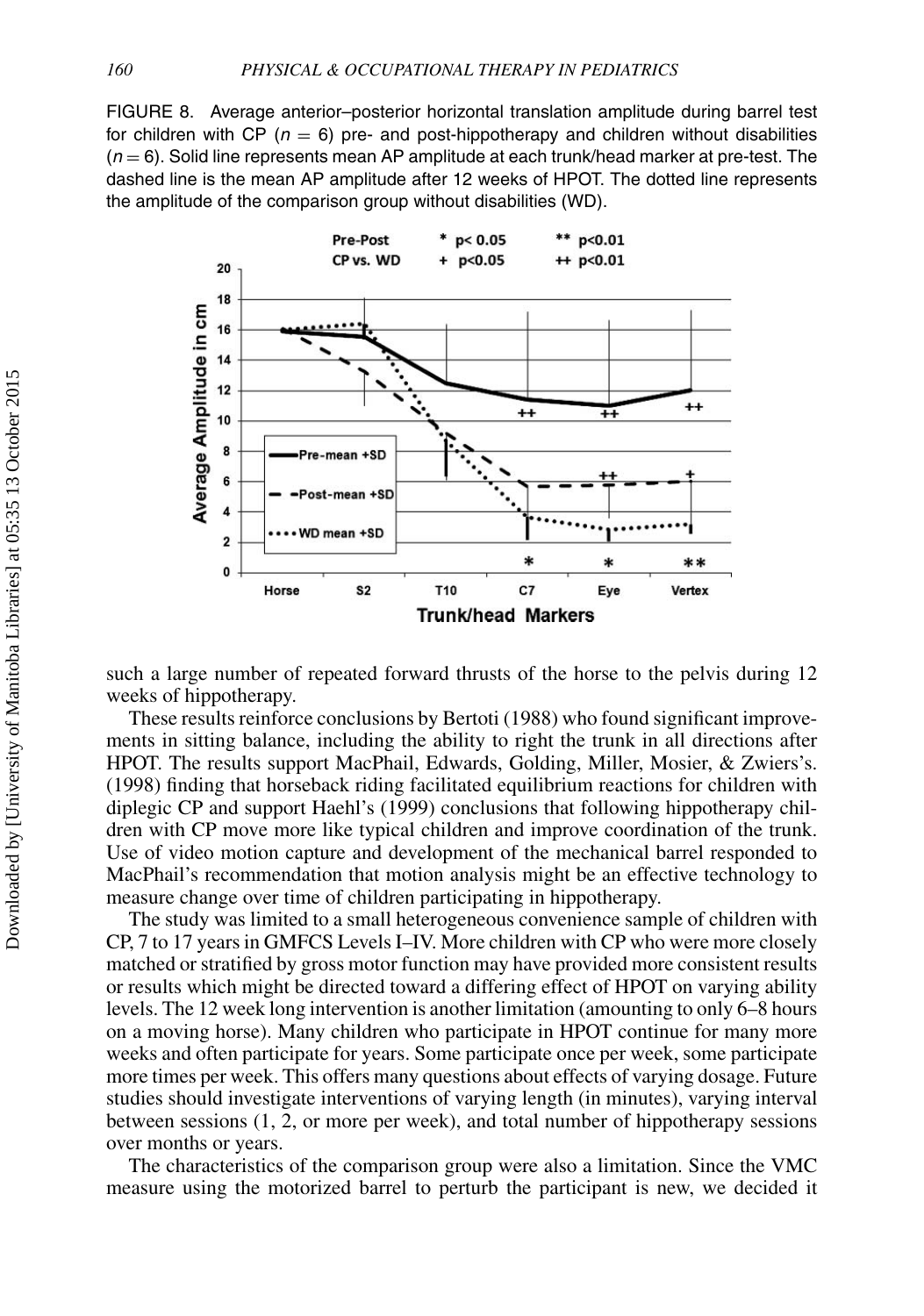

FIGURE 9. Individual and average anterior–posterior translation amplitude during barrel test for comparison participants without disability (WD). Sex (M, F) and age are in the legend.

was essential to know how those without disabilities would respond to this challenge to trunk stability. Therefore, an equal number  $(n = 6)$  of people without disabilities served as a comparison group. The assumption was that, if changes in children with CP following hippotherapy reduced differences from those without disabilities, then the change was positive. Since this was a pilot study, we considered it sufficient to use a convenience sample, including some adults, who had participated in developing and testing the measurement system. Typically developing children achieve adult gait patterns between 4 and 7 years of age (Sutherland, Olshen, Biden, & Wyatt, 1988). Since gait is described as a whole-body function, which includes trunk stability, we felt that the literature supported our use of a non age-matched group for a pilot study. This suggested to us that any person above age 7 would likely respond in similar ways in our trunk stability measure. This was supported by our results of people without disability for AP translation. The comparison group results on all of our variables were remarkably similar, regardless of age (Figure 9). Nevertheless, an age-matched comparison group will be recruited for future work.

Further research is recommended to investigate the relationship between improved trunk and head stability after hippotherapy. It is also important to investigate any changes in other functional variables such as the effect on upper extremity (UE) function of stabilizing the trunk, which stabilizes the proximal foundation for the UE's and improves distal stability. Thus, the ability to perform functional tasks may also improve. It is also important to investigate any carryover effect after stopping therapy. It is also important to know how HPOT affects children in the rest of their life, after they leave the riding arena. In addition to objective impairment level data, as in the present investigation, researchers also need to investigate the effect of HPOT on additional categories of the International Classification of Function (ICF), e.g., improvements in functional skills and activity participation. Improvements in domains of self perception/self confidence, social interaction, quality of life, and occupational performance outside of the riding arena have also been reported anecdotally by therapists and caregivers and attributed by them to the HPOT experience (AHA, 2009). When these domains were studied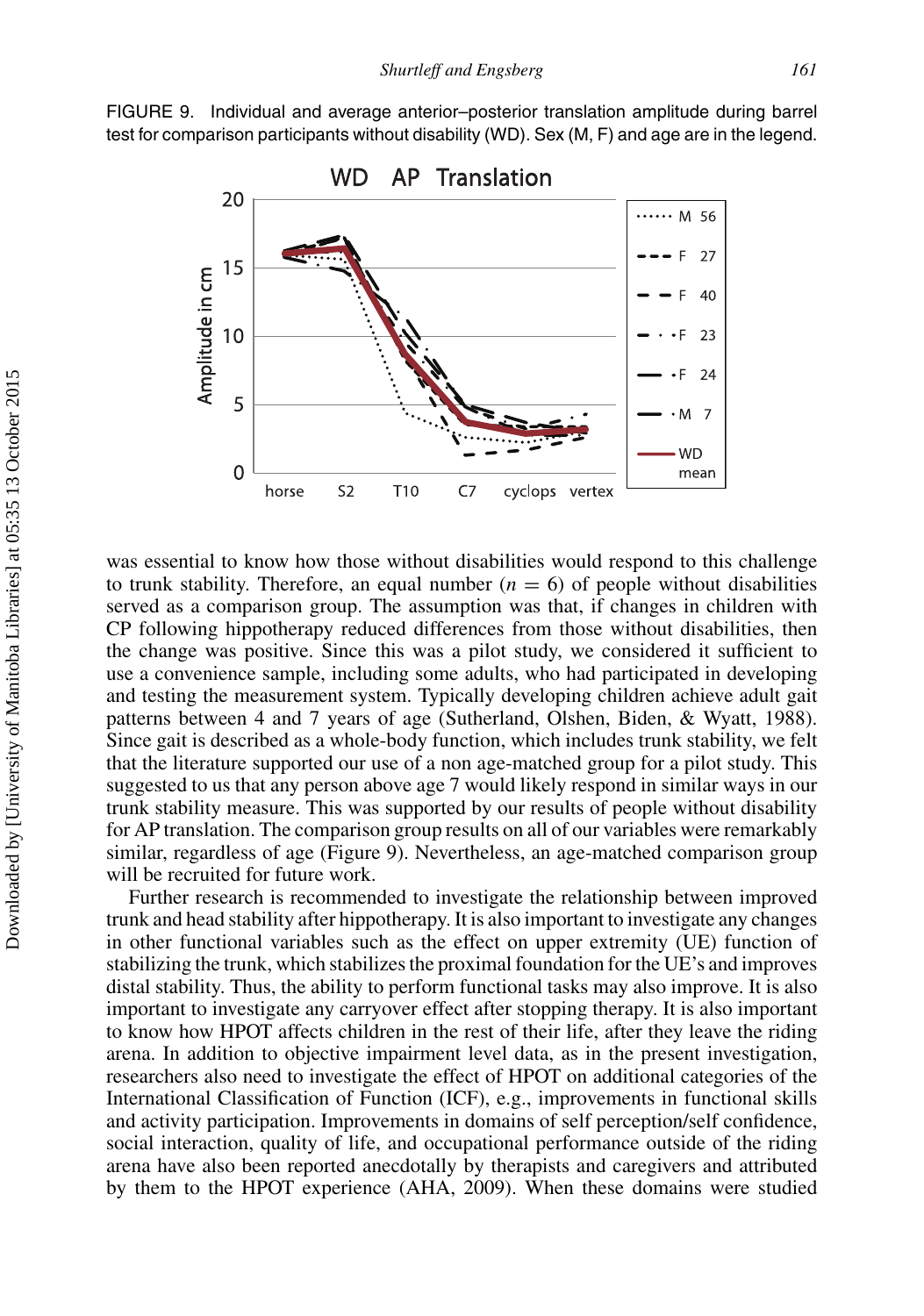for therapeutic riding, a similar but less rigorous intervention than HPOT, standardized assessments showed inconclusive results (MacKinnon, Noh, Lariviere, MacPhail, Allan, & Laliberte, 1995). Further studies of these domains to better understand such changes using more sensitive instruments are needed to fully understand broader and less tangible effects of HPOT in the lives of children with CP.

#### *CONCLUSION*

Children with CP demonstrated reduction in anterior–posterior trunk translation and reduced head/neck ROM and head angle variability (SD of head angle) while being perturbed by a motorized barrel after 12 weeks of hippotherapy. The findings support the efficacy of the hippotherapy intervention to improve trunk and head control in response to rhythmic movement. We objectively quantified head/trunk stability in children with spastic diplegia using video motion capture. The motorized testing barrel challenged head and trunk control by providing precisely replicable rhythmic perturbations at the pelvis. Development of additional objective kinematic measures (e.g., response to lateral perturbation, response to varying speed of perturbation, measurement of trunk/head motor control changes measured on live horses) could augment the clinical rating scales and measures used in previous investigations and provide additional understanding about the efficacy of hippotherapy for children with CP to families, therapists, physicians, and third-party payers.

*Declaration of interest:* The authors report no conflict of interest. The authors alone are responsible for the content and writing of this paper.

#### REFERENCES

- AHA. (2009). *American Hippotherapy Association: Testimonials*. Retrieved July 2, 2009, from http://www.americanhippotherapyassociation.org/aha hpot testimonials.htm
- Benda, W., McGibbon, N. H., & Grant, L. (2003). Improvements in muscle symmetry in children with cerebral palsy after equine-assisted therapy (Hippotherapy). *The Journal of Alternative and Complementary Medicine*, *9*(6), 817–825.
- Benjamin, J. (2000). Introduction to hippotherapy. Retrieved May 16, 2006, from http://www. americanhippotherapyassociation.org/aha hpot A-intro.htm
- Bertoti, D. B. (1988). Effect of therapeutic horseback riding on posture in children with cerebral palsy. *Physical Therapy*, *68*(10), 1505–1512.
- Casady, R. L., & Nichols-Larsen, D. S. (2004). The effect of hippotherapy on ten children with cerebral palsy. *Pediatric Physical Therapy*, *16*, 165–172.
- Clayton, H. M. (2002). Walk this way. *USDF (US Dressage Federation) Connection*, (April issue), 39–42.
- Engsberg, J. R., Lenke, L. G., Reitenbach, A. K., Hollander, K. W., Bridwell, K. H., & Blanke, K. (2002). Prospective evaluation of trunk range of motion in adolescents with idiopathic scoliosis undergoing spinal fusion surgery. *Spine*, *27*(12), 1346–1354.
- Engsberg, J. R., Lenke, L. G., Uhrich, M. L., Ross, S. A., & Bridwell, K. H. (2003). Comparison of gait and trunk range of motion in adolescents with idiopathic thoracic scoliosis undergoing anterior or posterior spinal fusion. *Spine*, *28*(17), 1993–2000.
- Engsberg, J. R., Ross, S. A., Collins, D. R., & Park, T. S. (2006). The efficacy of selective dorsal rhizotomy in children with cerebral palsy. *Journal of Neurosurgery*, *105*(1), 8–15.
- Haehl, V., Giuliani, C., & Lewis, C. (1999). Influence of hippotherapy on the kinematics and functional performance of two children with cerebral palsy. *Pediatric Physical Therapy*, *11*(2), 89–101.